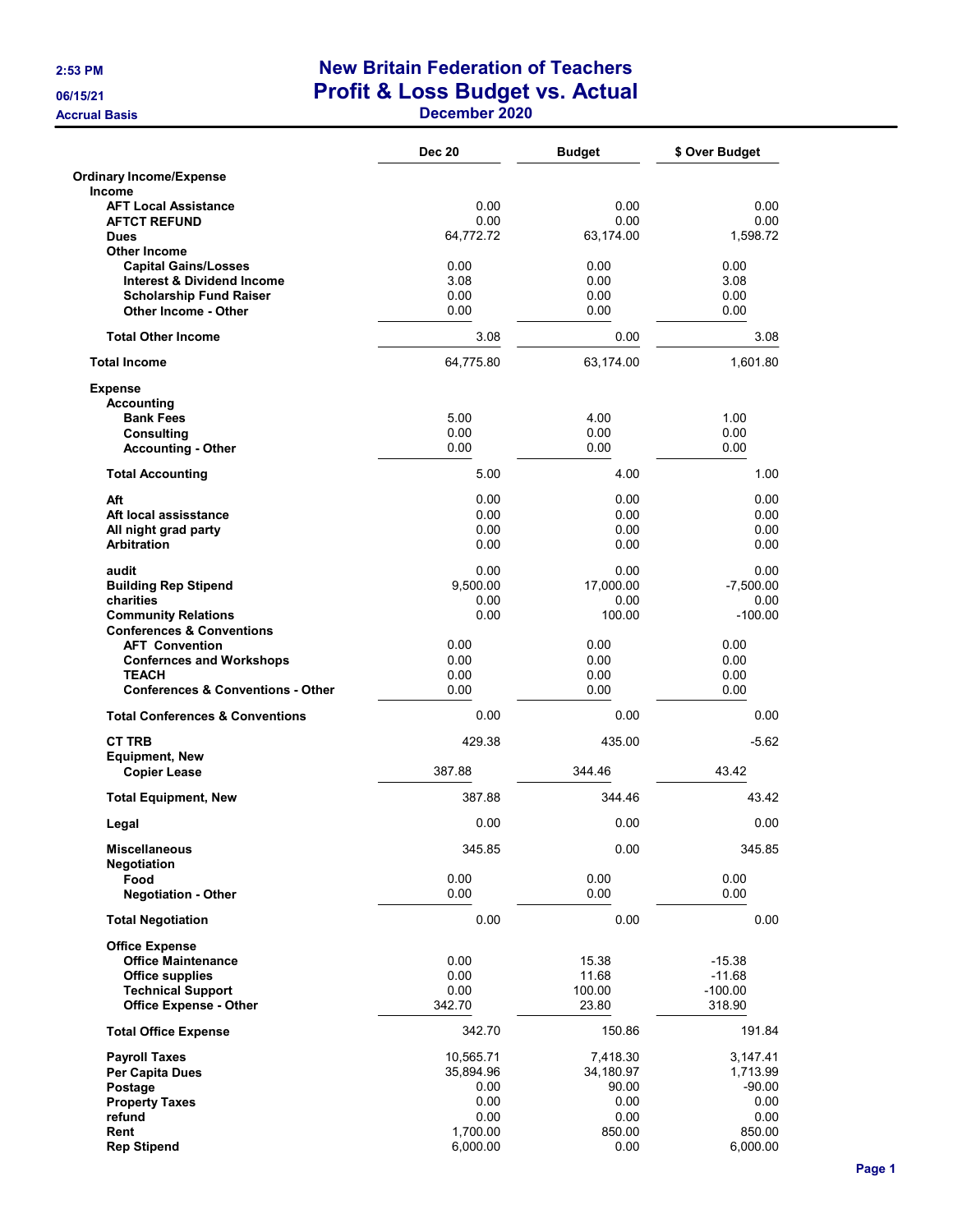## 2:53 PM New Britain Federation of Teachers 06/15/21 **Profit & Loss Budget vs. Actual** Accrual Basis December 2020

| December 202 |  |  |  |  |  |  |  |  |  |  |  |  |
|--------------|--|--|--|--|--|--|--|--|--|--|--|--|
|--------------|--|--|--|--|--|--|--|--|--|--|--|--|

|                                      | <b>Dec 20</b> | <b>Budget</b> | \$ Over Budget |
|--------------------------------------|---------------|---------------|----------------|
| <b>Salaries &amp; Benefits</b>       |               |               |                |
| <b>Clerical Consulting</b>           | 702.00        | 696.00        | 6.00           |
| <b>Committee Chairpersons</b>        | 637.50        | 3,587.50      | $-2,950.00$    |
| <b>Officers' Stipends</b>            | 18,750.00     | 18,300.00     | 450.00         |
| <b>Total Salaries &amp; Benefits</b> | 20,089.50     | 22,583.50     | $-2,494.00$    |
| Scholarship                          | 0.00          | 0.00          | 0.00           |
| <b>Social Functions</b>              |               |               |                |
| Meetings, (Food)                     | 0.00          | 0.00          | 0.00           |
| <b>Social Functions - Other</b>      | 0.00          | 0.00          | 0.00           |
| <b>Total Social Functions</b>        | 0.00          | 0.00          | 0.00           |
| <b>Utilities</b>                     | 569.20        | 305.52        | 263.68         |
| Welfare                              | 500.00        | 280.00        | 220.00         |
| <b>Total Expense</b>                 | 86,330.18     | 83,742.61     | 2,587.57       |
| <b>Net Ordinary Income</b>           | $-21,554.38$  | $-20,568.61$  | $-985.77$      |
| Net Income                           | $-21,554.38$  | $-20,568.61$  | $-985.77$      |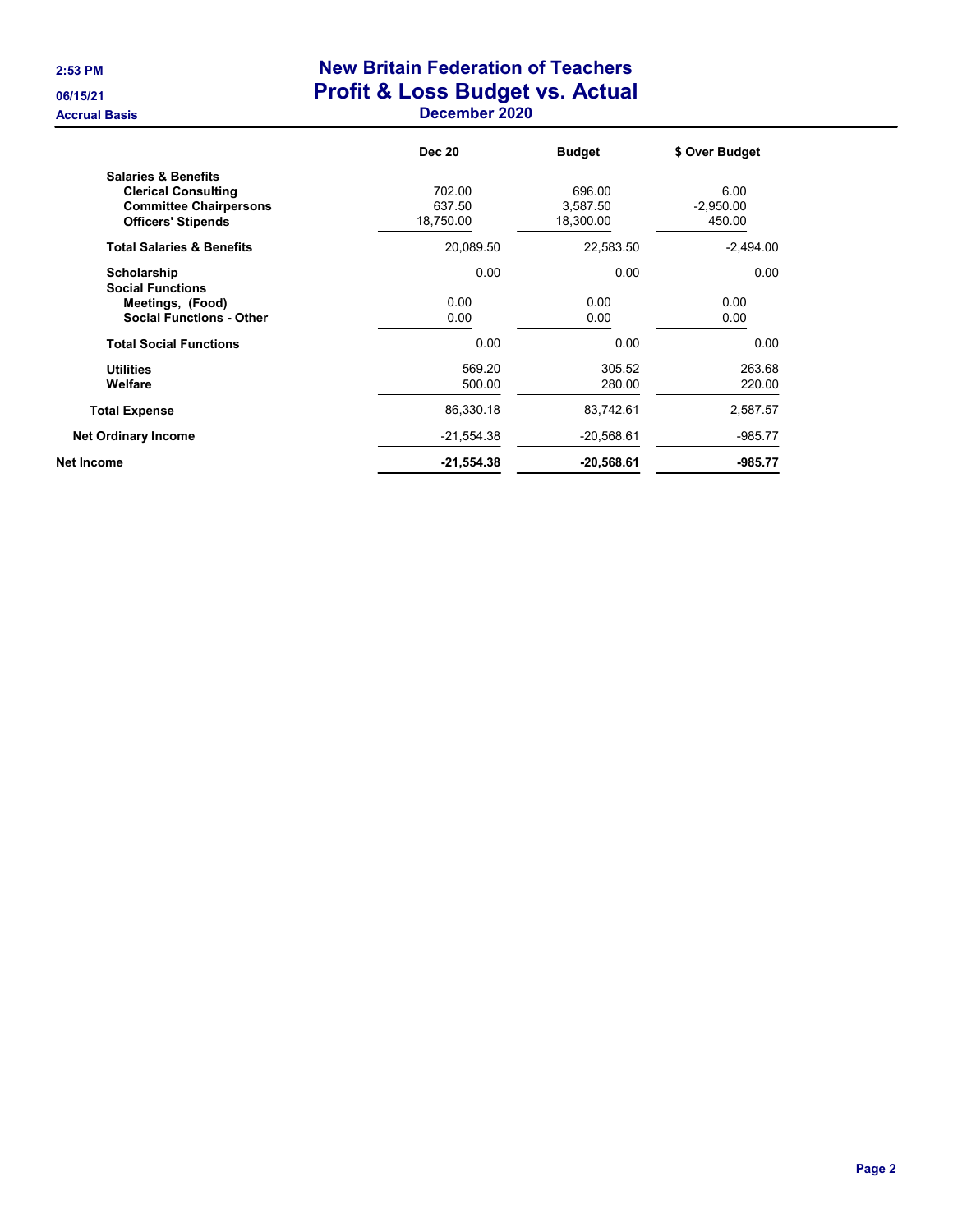## 2:53 PM New Britain Federation of Teachers 06/15/21 **Profit & Loss Budget vs. Actual**

Accrual Basis December 2020

|                                                    | % of Budget  |
|----------------------------------------------------|--------------|
| <b>Ordinary Income/Expense</b>                     |              |
| Income                                             |              |
| <b>AFT Local Assistance</b>                        | $0.0\%$      |
| <b>AFTCT REFUND</b>                                | 0.0%         |
| <b>Dues</b>                                        | 102.5%       |
| <b>Other Income</b><br><b>Capital Gains/Losses</b> | 0.0%         |
| <b>Interest &amp; Dividend Income</b>              | 100.0%       |
| <b>Scholarship Fund Raiser</b>                     | 0.0%         |
| Other Income - Other                               | $0.0\%$      |
| <b>Total Other Income</b>                          | 100.0%       |
|                                                    |              |
| <b>Total Income</b>                                | 102.5%       |
| <b>Expense</b>                                     |              |
| <b>Accounting</b><br><b>Bank Fees</b>              | 125.0%       |
| Consulting                                         | 0.0%         |
| <b>Accounting - Other</b>                          | 0.0%         |
|                                                    |              |
| <b>Total Accounting</b>                            | 125.0%       |
| Aft                                                | 0.0%         |
| Aft local assisstance                              | 0.0%<br>0.0% |
| All night grad party<br><b>Arbitration</b>         | $0.0\%$      |
|                                                    |              |
| audit                                              | 0.0%         |
| <b>Building Rep Stipend</b>                        | 55.9%        |
| charities                                          | $0.0\%$      |
| <b>Community Relations</b>                         | 0.0%         |
| <b>Conferences &amp; Conventions</b>               |              |
| <b>AFT Convention</b>                              | 0.0%         |
| <b>Confernces and Workshops</b>                    | 0.0%         |
| <b>TEACH</b>                                       | $0.0\%$      |
| <b>Conferences &amp; Conventions - Other</b>       | $0.0\%$      |
| <b>Total Conferences &amp; Conventions</b>         | 0.0%         |
| <b>CT TRB</b>                                      | 98.7%        |
| <b>Equipment, New</b>                              |              |
| <b>Copier Lease</b>                                | 112.6%       |
| <b>Total Equipment, New</b>                        | 112.6%       |
| Legal                                              | $0.0\%$      |
| <b>Miscellaneous</b><br><b>Negotiation</b>         | 100.0%       |
| Food                                               | 0.0%         |
| <b>Negotiation - Other</b>                         | 0.0%         |
| <b>Total Negotiation</b>                           | $0.0\%$      |
| <b>Office Expense</b>                              |              |
| <b>Office Maintenance</b>                          | 0.0%         |
| <b>Office supplies</b>                             | 0.0%         |
| <b>Technical Support</b>                           | $0.0\%$      |
| <b>Office Expense - Other</b>                      | 1,439.9%     |
| <b>Total Office Expense</b>                        | 227.2%       |
| <b>Payroll Taxes</b>                               | 142.4%       |
| Per Capita Dues                                    | 105.0%       |
| Postage                                            | $0.0\%$      |
| <b>Property Taxes</b>                              | $0.0\%$      |
| refund                                             | $0.0\%$      |
| Rent                                               | 200.0%       |
| <b>Rep Stipend</b>                                 | 100.0%       |